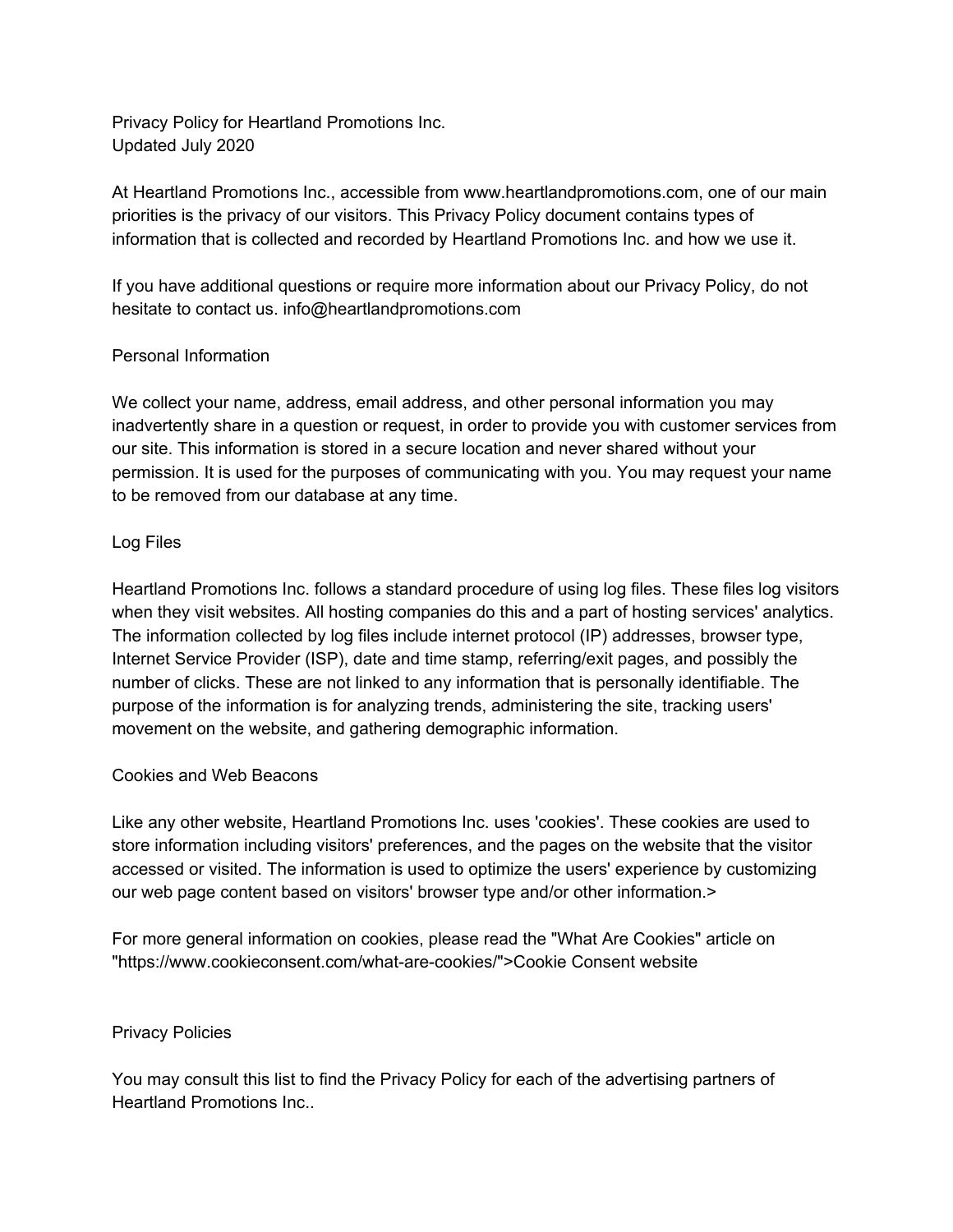Currently, we do not support any advertising partners. Check back for updates.

Third-party ad servers or ad networks uses technologies like cookies, JavaScript, or Web Beacons that are used in their respective advertisements and links that appear on Heartland Promotions Inc., which are sent directly to users' browser. They automatically receive your IP address when this occurs. These technologies are used to measure the effectiveness of their advertising campaigns and/or to personalize the advertising content that you see on websites that you visit.

Note that Heartland Promotions Inc. has no access to or control over these cookies that are used by third-party advertisers.

## Third Party Privacy Policies

Heartland Promotions Inc.'s Privacy Policy does not apply to other advertisers or websites. Thus, we are advising you to consult the respective Privacy Policies of these third-party ad servers for more detailed information. It may include their practices and instructions about how to opt-out of certain options.

You can choose to disable cookies through your individual browser options. To know more detailed information about cookie management with specific web browsers, it can be found at the browsers' respective websites. What Are Cookies?

# Children's Information

Another part of our priority is adding protection for children while using the internet. We encourage parents and guardians to observe, participate in, and/or monitor and guide their online activity.

Heartland Promotions Inc. does not knowingly collect any Personal Identifiable Information from children under the age of 13. If you think that your child provided this kind of information on our website, we strongly encourage you to contact us immediately and we will do our best efforts to promptly remove such information from our records.

### Online Privacy Policy Only

This Privacy Policy applies only to our online activities and is valid for visitors to our website with regards to the information that they shared and/or collect in Heartland Promotions Inc.. This policy is not applicable to any information collected offline or via channels other than this website.